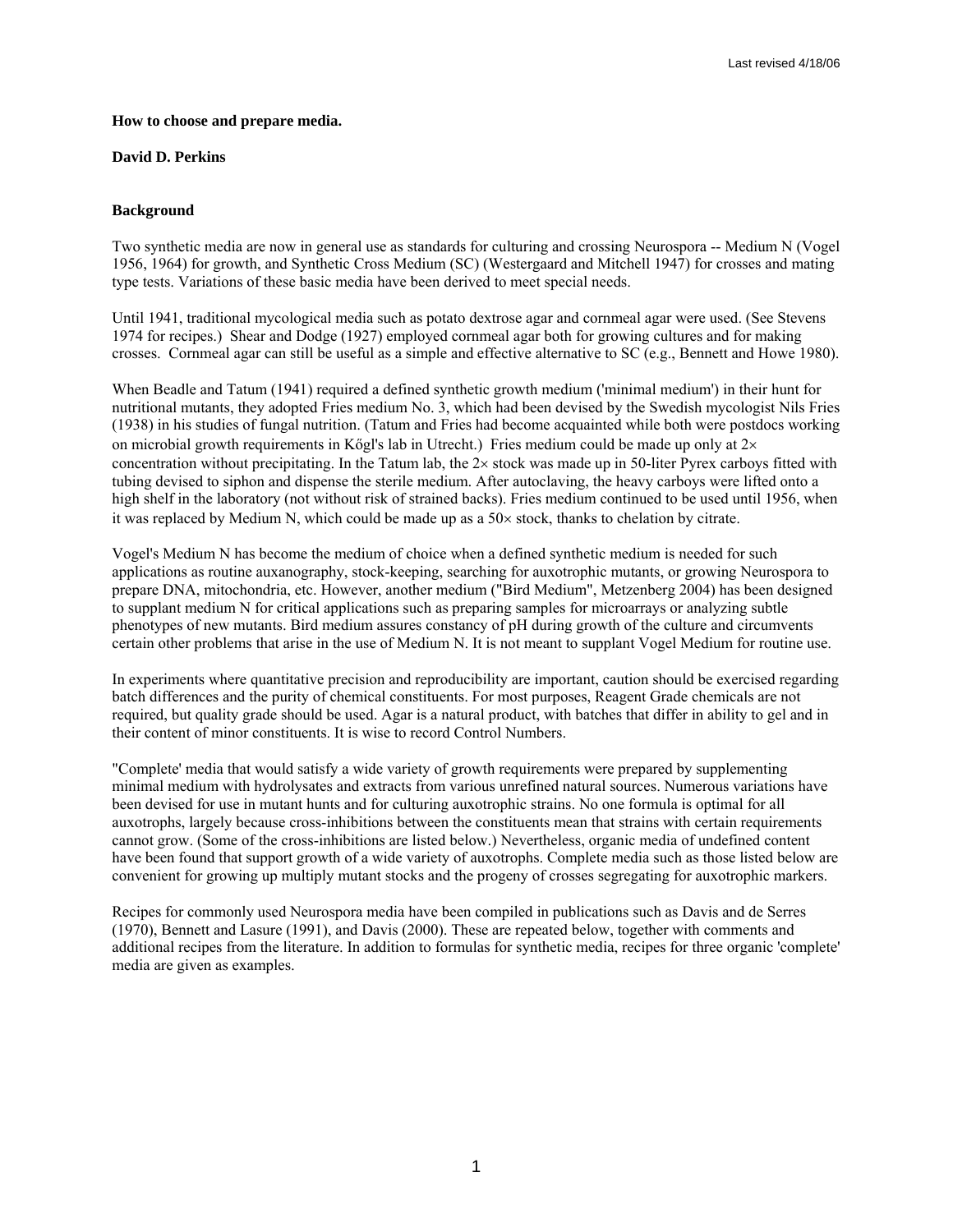**Recipes** 

### **GROWTH MEDIA**

**1.** *Medium N* "Vogel's Medium" (Vogel 1956, 1964)

Recipe for 1 liter 50× salts:

| water                           | 755 ml           |
|---------------------------------|------------------|
| $Na3$ citrate.2H <sub>2</sub> O | 125 g            |
| $KH2$ PO <sub>4</sub>           | 250 g            |
| NH <sub>4</sub> NO <sub>3</sub> | 100 <sub>g</sub> |
| $MgSO4$ .7 $H2O$                | 10 <sub>g</sub>  |
| $CaCl2$ . $2H2O$                | 5 g              |
| (dissolved)                     |                  |
| trace element solution          | $5 \text{ ml}$   |
| biotin stock solution           | $2.5$ ml         |

Conveniently prepared in a large Erlenmeyer flask with magnetic stirrer.

Dissolve constituents successively. Make certain that everything is dissolved before adding the next component. Moderate heating is useful in speeding solution of the citrate and phosphate.

Dissolve the calcium chloride separately in 20 ml water and add the solution slowly. (Alternatively, powdered calcium chloride can be added slowly, but this takes longer.)

Add about 5 ml Chloroform as preservative and store the 50× stock solution at room temperature.

Single strength Medium N is autoclaved after adding sucrose (1 or 1.5%) and, if desired, agar (1.5%). pH of the single strength medium is about 5.8. No adjustment is necessary. Grocery-store sucrose is sufficiently pure for most purposes.

### *Trace element solution***:**

In 95 ml. distilled water, dissolve successively with stirring, at room temperature:

| Citric acid.1 $H_2O$                  | 5 g            |
|---------------------------------------|----------------|
| ZnSO <sub>4</sub> ,7 H <sub>2</sub> O | 5 g            |
| $Fe(NH4)2(SO4)2.6$                    | 1 <sub>g</sub> |
| H <sub>2</sub> O                      |                |
|                                       |                |
| $CuSO4$ .5 $H2O$                      | $0.25$ g       |
| $MnSO4$ .1 $H2O$                      | $0.05$ g       |
| $H_3BO_3$ (anhydrous)                 | $0.05$ g       |

Store in a stoppered bottle at room temperature, with 1 ml chloroform added as preservative. The same formula may be used also for other synthetic media. Trivial quantitative differences in published trace element recipes may reflect differences in hydration of the constituents and can be ignored.

### *Biotin stock solution***:**

Dissolve 5 mg biotin in 50 ml water or 50% ethanol. Tube 2.5 ml aliquots and store at −20°C. Alternatively, a 50% ethanol solution can be stored at 5°C.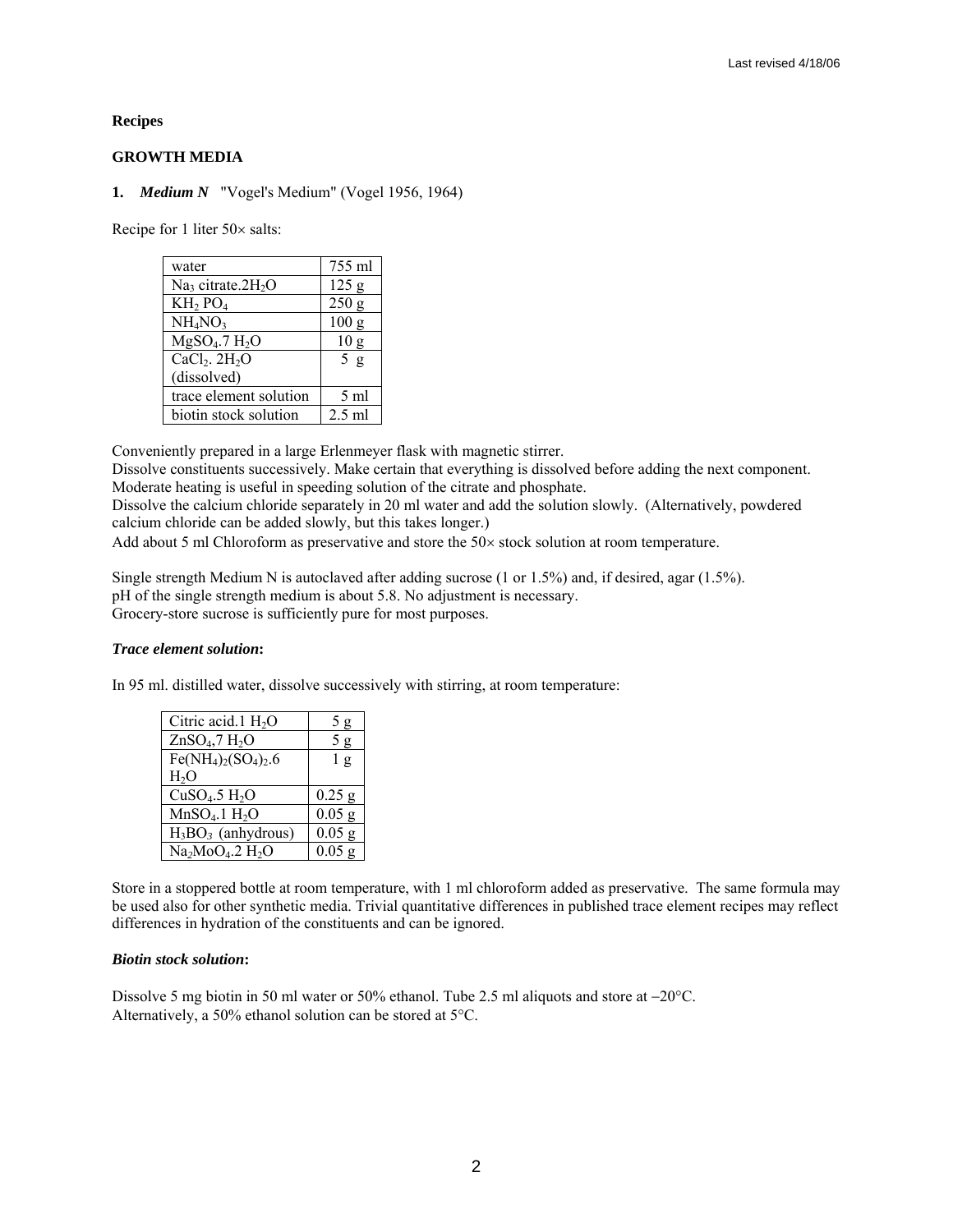### **MODIFICATIONS OF MEDIUM N:**

#### **2.** *Medium N without ammonium nitrate* (Metzenberg 2003)

Recipe for 1 liter of 50× salts:

| water                            | 770 ml           |
|----------------------------------|------------------|
| Na <sub>3</sub> citrate.2 $H_2O$ | 130 <sub>g</sub> |
| KNO <sub>3</sub>                 | 126g             |
| $(NH_4)H_2PO_4$                  | 144 g            |
| $KH2$ PO <sub>4</sub>            | 80 g             |
| $MgSO4$ .7 $H2O$                 | 10 <sub>g</sub>  |
| $CaCl2$ . 2 H <sub>2</sub> O     | 5g               |
| trace element solution           | $5 \text{ ml}$   |
| biotin solution, 0.1             | $2.5$ ml         |
| mg/ml                            |                  |
| chloroform to preserve           | a few            |
|                                  | ml               |

Because ammonium nitrate in bulk is explosive, obtaining and storing it may be difficult because of safety regulations. This reformulation of Medium N avoids the problem while resulting in a salt solution that is identical with the original.

### **3.** *Sorbose/glucose/fructose medium for plating* (Brockman and de Serres 1963)

Sorbose, which converts spreading wild type mycelial growth into restricted colonies, is toxic in combination with sucrose. Toxicity is overcome, however, if small amounts of glucose and fructose are substituted for sucrose as the carbon source.

To medium N, add:

| sorbose  |          |
|----------|----------|
| glucose  | 0.05%    |
| fructose | $0.05\%$ |
| agar     |          |

Decreasing sorbose to 1% gives less restricted colonies. Colonies are more restricted at 34°C than at 25°C. Glucose at 0.1% may be used, omitting fructose. Other variations have been used.

Medium with fructose becomes somewhat brown when autoclaved, without any obvious detectable effect. If desired, browning can be avoided by autoclaving the sugars separately from the mineral salts and agar, and combining them after autoclaving. Browning is said to be reduced if Synthetic Cross Medium is used rather than Medium N.

Depending on the purpose, conidia or ascospores may be distributed on the surface of sorbose agar using a spreader, or they may be suspended in the medium when plates are poured. Alternatively, to obtain colonies at the same level, prelayer with about 10 ml sterile medium, then add as a second layer 5 ml agar containing conidia or ascospores, kept molten at 45°C in a water bath. Addition of a sterile overlayer delays the aerial growth and conidiation that occur when colonies develop on the surface. 0.75% agar is used for overlayering, 3 to 5 ml per plate. Colonies break through the surface and conidiate much later with 5 ml rather than 3.

For details regarding large-scale quantitative platings and for cautions regarding the effect of crowding, see Davis and de Serres (1970). For a protocol using sorbose in combination with the conditional *cot-1* mutation, see Catcbeside (1966).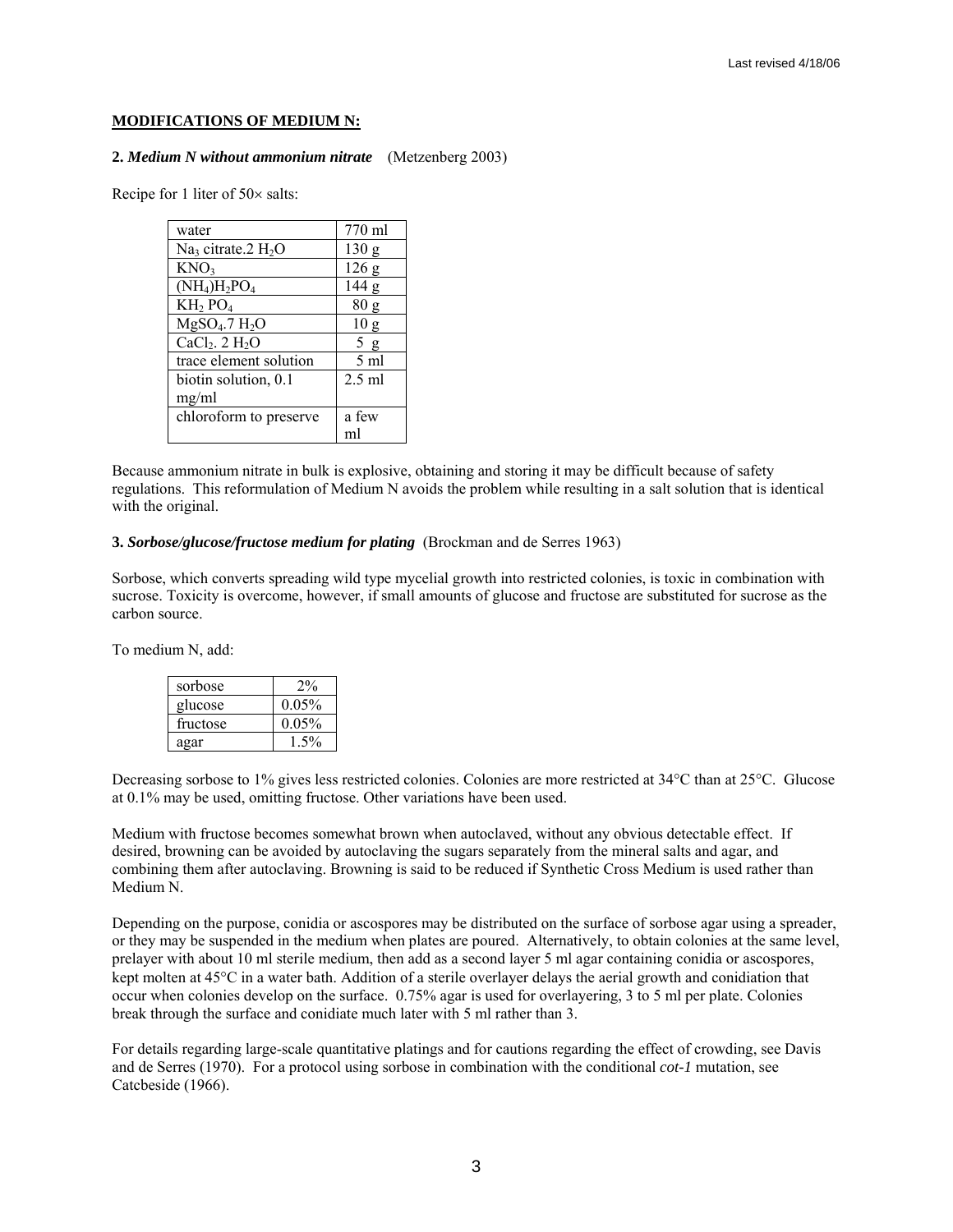# **4.** *Bird medium* (Metzenberg 2004)

Bird medium is a modification of Vogel medium. Just as *amber* mutations were named for Harris *Bernstein* (German for 'amber'), *Bird* medium was named for Henry *Vogel*. The following description is taken from Metzenberg's original Fungal Genetics Newsletter account, with a few minor changes in the text (R. L. Metzenberg, personal communication).

"This medium was designed to circumvent some problems that arise in the use of Medium N (Vogel 1964). These are, among others, the presence of high levels of citrate, a chelator which leaves the concentration of calcium and trace elements uncertain; the use of ammonium nitrate, which leaves the actual source of nitrogen ambiguous; the use of MgSO4, which does not allow the experimenter to vary the concentration of magnesium and sulfur independently; the high activity coefficient for the  $pK_a$  values of citrate, which makes the  $pH$  unnecessarily sensitive to ionic strength; the use of sucrose, which leaves uncertain the nature and relative amounts of the hexose(s) being used at any particular moment; the need to use chloroform as a preservative, which results in the gradual depletion of the aqueous phase of complexes of trace elements. Molybdate ion is excluded from the trace elements used for Solution 1 because, in concentrated stock solutions, it forms water-insoluble complexes with phosphate plus ammonium ion; instead, it is included in Solution 2. There may still be a light formation of precipitate. If so, it should merely be swirled into suspension before an aliquot is removed for dilution. Finally, concentrations are expressed in moles rather than in grams, which eases the experimenter's task of thinking in terms of stoichiometry and biomass yield.

Bird Medium is not meant to supplant Vogel Medium for routine auxanography, stock-keeping, searches for mutants, or growth of Neurospora for preparing DNA, mitochondria, etc. However, it should be seriously considered for critical applications such as preparation of samples for microarrays and analysis of subtle phenotypes of new mutants.

Bird Medium supports rapid germination of conidia and rapid growth of mycelium in good yield and with apparently normal morphology. It appears at least equal to, or better than, Vogel Medium in this regard. It should be noted, however, that mycelial pads harvested from Bird Medium have a subtly different texture from those grown on Vogel Medium, being somehow more slippery to the touch. It is not evident that more slippery is less "normal" for Neurospora, or more so, than less slippery.

In the stock solution recipes that follow, ingredient quantities for 50 ml of  $20\times$  stock solution are, of course, identical to those desired for 1 liter of  $1\times$  working medium.

| <b>SOLUTION 1</b>                                            |                                    |                                            |
|--------------------------------------------------------------|------------------------------------|--------------------------------------------|
| Ingredient                                                   | Quantity<br>for 50 ml<br>20x Stock | <b>Concentration</b><br>at $1 \times (mM)$ |
| water                                                        | 45 ml                              |                                            |
| MES (Sigma M-8250)                                           | $4.85$ g                           | 22.75                                      |
| $K_2HPO_4$                                                   | 1.74 g                             | 10                                         |
| NH <sub>4</sub> Cl                                           | $1.34$ g                           | 25                                         |
| $K_2SO_4$                                                    | $0.174$ g                          | 1.                                         |
| NaCl                                                         | $0.058$ g                          |                                            |
| $10,000\times$ trace element solution<br>without molybdate * | $0.1$ ml                           |                                            |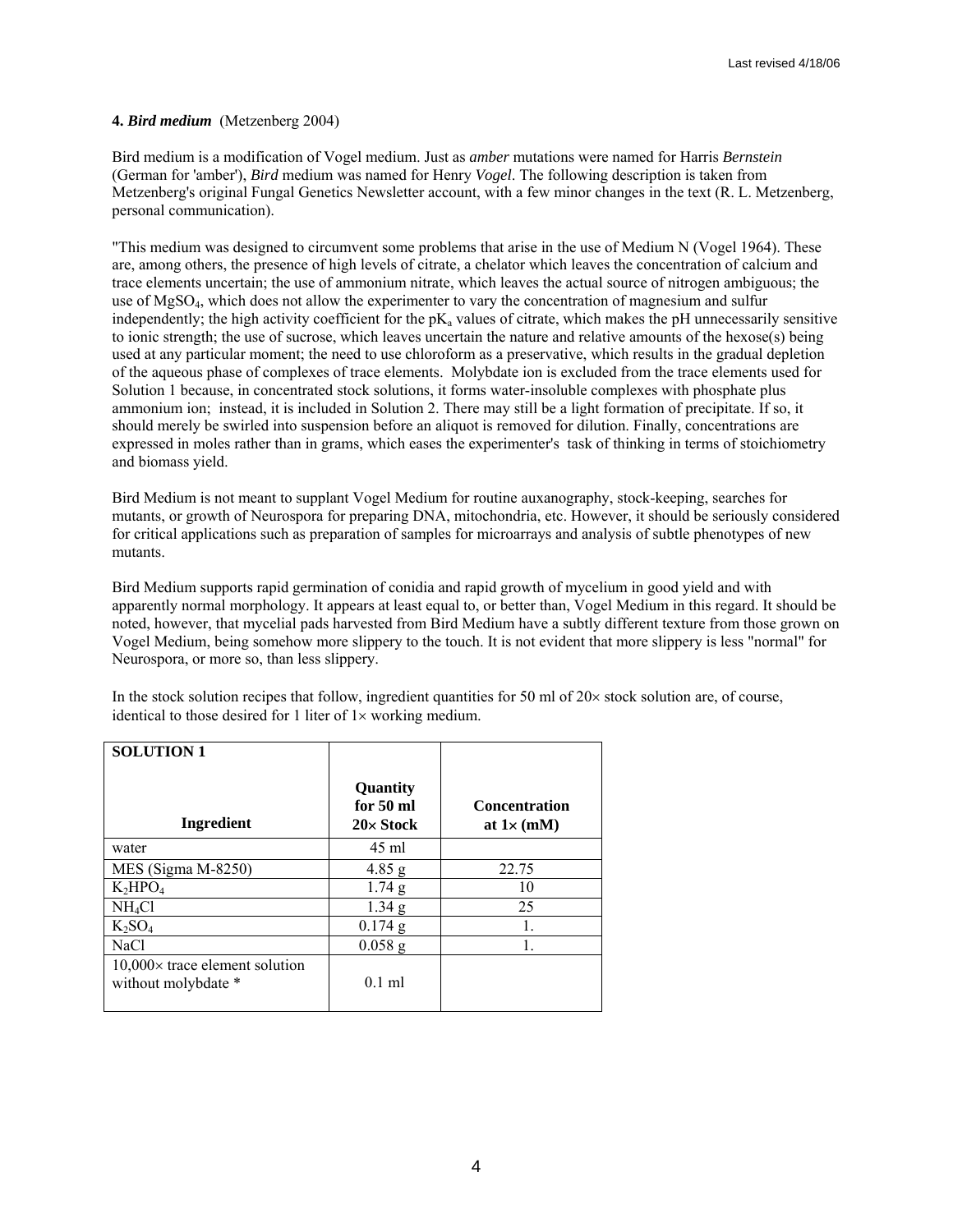| <b>SOLUTION 2</b>                    |                                    |                                            |
|--------------------------------------|------------------------------------|--------------------------------------------|
| Ingredient                           | Quantity<br>for 50 ml<br>20x Stock | <b>Concentration</b><br>at $1 \times (mM)$ |
| water                                | 38 ml                              |                                            |
| $MgCl2$ .6 H <sub>2</sub> O          | $0.203$ g                          |                                            |
| $CaCl2$ .2 H <sub>2</sub> O          | $0.074$ g                          | 0.5                                        |
| glucose                              | 18 <sub>g</sub>                    | 100                                        |
| biotin, $10,000 \times$ solution $*$ | $0.1$ ml                           |                                            |
| sodium molybdate, $10,000 \times$ *  | $0.1$ ml                           |                                            |

Make up MES, K<sub>2</sub>HPO<sub>4</sub>, NH<sub>4</sub>Cl, K<sub>2</sub>SO<sub>4</sub>, NaCl, and trace elements solution without molybdate in 45 ml. of warm water, which will produce a volume of 50 ml. (**"Solution 1; 20**× **final strength"**). There is no utilizable carbon source in this solution. It should be stored at room temperature, without chloroform. Note that 22.75 mM is the correct concentration for 4.85 g/liter MES, taking into account the one molecule of water of crystallization that is present in the commercial product.

Make up MgCl<sub>2</sub>.6H<sub>2</sub>O, CaCl<sub>2</sub>.2H<sub>2</sub>O, biotin, molybdate solution, and glucose in 38 ml. of warm water, which will produce a volume of 50 ml. (**"Solution 2; 20**× **final strength"**). Store at room temperature over a few ml. of chloroform.

Obviously, it will usually be convenient to make up these two solutions on at least ten times the above scale.

The quantity of constituents in 50 ml 20 $\times$  stock is that desired for 1 liter 1 $\times$  medium. Solutions 1 and 2 can be autoclaved separately in their concentrated form, if desired, and diluted into sterile water, or each can be diluted tenfold to  $2x$ , autoclaved, and then combined to give the  $1x$  working medium. The pH of the diluted medium, about 5.8, equals that of Vogel medium and should not be adjusted."

### **\*BIOTIN: 10,000**× **STOCK SOLUTION**

| Ingredient | <b>Quantity</b><br>for $100 \text{ ml}$ | <b>Concentration</b><br>at $10,000 \times (mM)$ |
|------------|-----------------------------------------|-------------------------------------------------|
| water      | $100 \text{ ml}$                        |                                                 |
| biotin     | $6.1 \text{ mg}$                        | 0.25                                            |

# **\*TRACE ELEMENTS WITHOUT MOLYBDATE: 10,000**× **STOCK SOLUTION**

| Ingredient                           | Quantity<br>for 100 ml | <b>Concentration</b><br>at $10,000 \times (mM)$ |
|--------------------------------------|------------------------|-------------------------------------------------|
| water                                | 95 ml                  |                                                 |
| citric acid.H <sub>2</sub> O         | $4200$ mg              | 20                                              |
| ZnSO <sub>4</sub> .7H <sub>2</sub> O | 5750 mg                | 20                                              |
| $Fe(NH_4)_2(SO_4)_2 6H_2O$           | 980 mg                 | 2.5                                             |
| CuSO <sub>4</sub> .5H <sub>2</sub> O | $250$ mg               | 1.0                                             |
| $H_3BO_3$                            | $62$ mg                | 1.0                                             |
| MnSO <sub>4</sub> .H <sub>2</sub> O  | $33.3 \text{ mg}$      | 02                                              |

### **\*SODIUM MOLYBDATE: 10,000**× **STOCK SOLUTION**

| Ingredient     | <b>Quantity</b><br>for 100 ml | <b>Concentration</b><br>at $10,000 \times (mM)$ |
|----------------|-------------------------------|-------------------------------------------------|
| water          | $100 \text{ ml}$              |                                                 |
| $Na2MoO4.2H2O$ | $48.3 \text{ mg}$             |                                                 |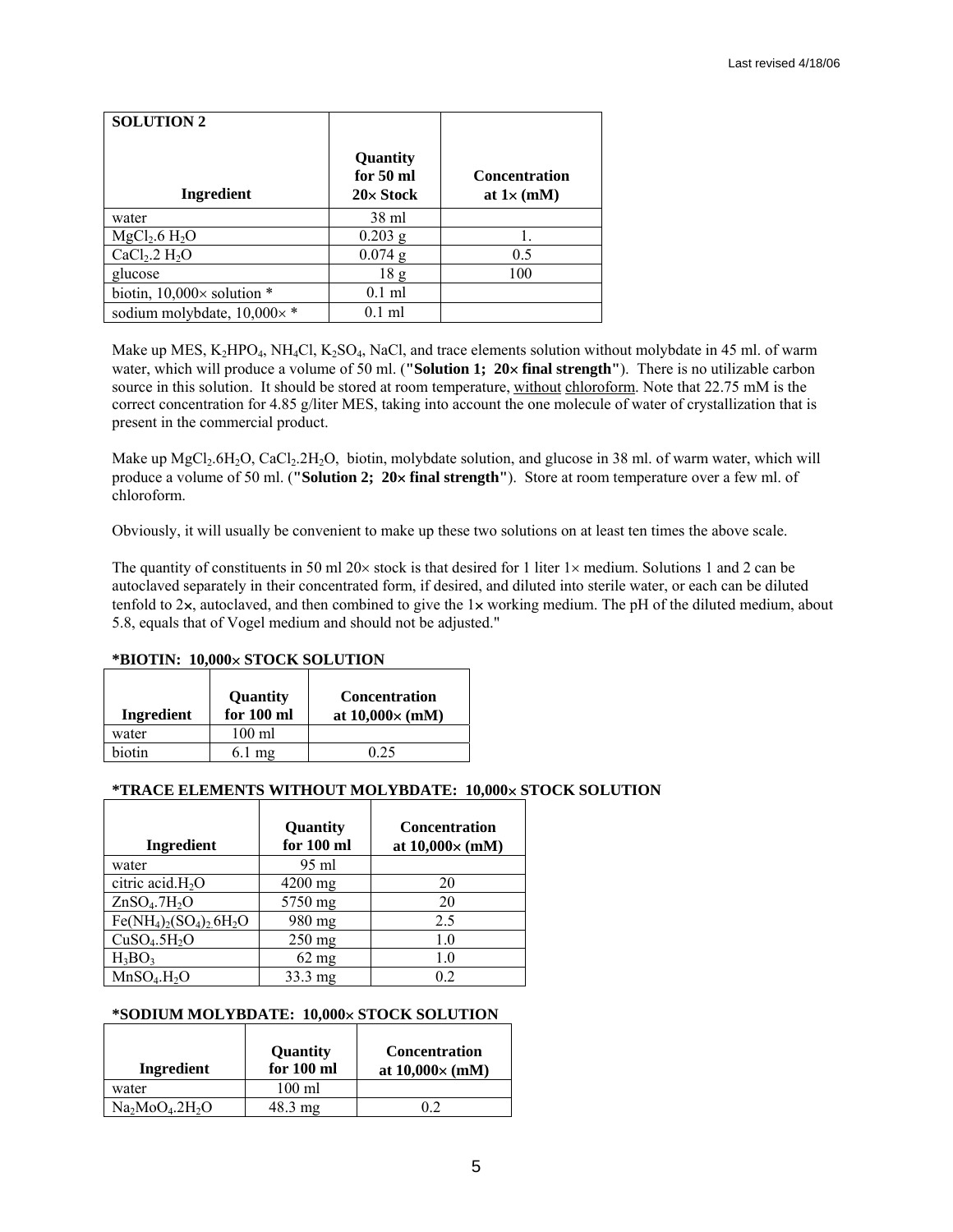### **5.** *Glycerol minimal medium* (Charlang 1979)

The amount of growth of wild type in liquid Medium N is reduced to <10% when 2% glycerol is substituted for 2% sucrose. Growth on glycerol is improved significantly by adding an organic nitrogen source and/or ascorbic acid. The yield increases from 30 mg/50 ml on unsupplemented glycerol to 143 mg when both are added.

To Medium N without  $NH<sub>4</sub>NO<sub>3</sub>$  add the following:

| glycerol      | $2\%$                                     |
|---------------|-------------------------------------------|
|               |                                           |
| L-asparagine  | $0.5\%$                                   |
| Tween 80      | $(1 \text{ or } 2 \text{ drops per } 100$ |
|               | ml)                                       |
| ascorbic acid | $100 \text{ µg/ml}$                       |

The ascorbic acid solution is freshly prepared in sterile distilled water and is filter-sterilized before adding it to the autoclaved medium.

## *Medium N modified* **as** *crossing medium*

See below under *Crossing media*.

# **OTHER MINIMAL MEDIA:**

**6.** *Fries Medium* (Fries No. 3) (Fries 1938, Beadle and Tatum 1941).

For 1 liter 2× stock solution:

| $NH4$ tartrate                           | 10 <sub>g</sub>      |
|------------------------------------------|----------------------|
| NH <sub>4</sub> NO <sub>3</sub>          | 2g                   |
| $KH_2PO_4$                               | 2g                   |
| $M$ gSO <sub>4</sub> .7 H <sub>2</sub> O | 1g                   |
| <b>NaCl</b>                              | $0.2$ g              |
| CaCl <sub>2</sub> .2H <sub>2</sub> O     | $0.2$ g              |
| Trace elements                           | $200 \mu l$ (0.2 ml) |
| <b>Biotin</b> stock                      | $100 \mu l$ (0.1 ml) |
| Distilled water                          | 1 liter              |

Trace elements as for Medium N or Synthetic Cross Medium.

Use 0.1 mg/ml biotin stock solution, conveniently stored frozen in 1.1 ml aliquots. Store stock solution at 4°C over 2 ml chloroform.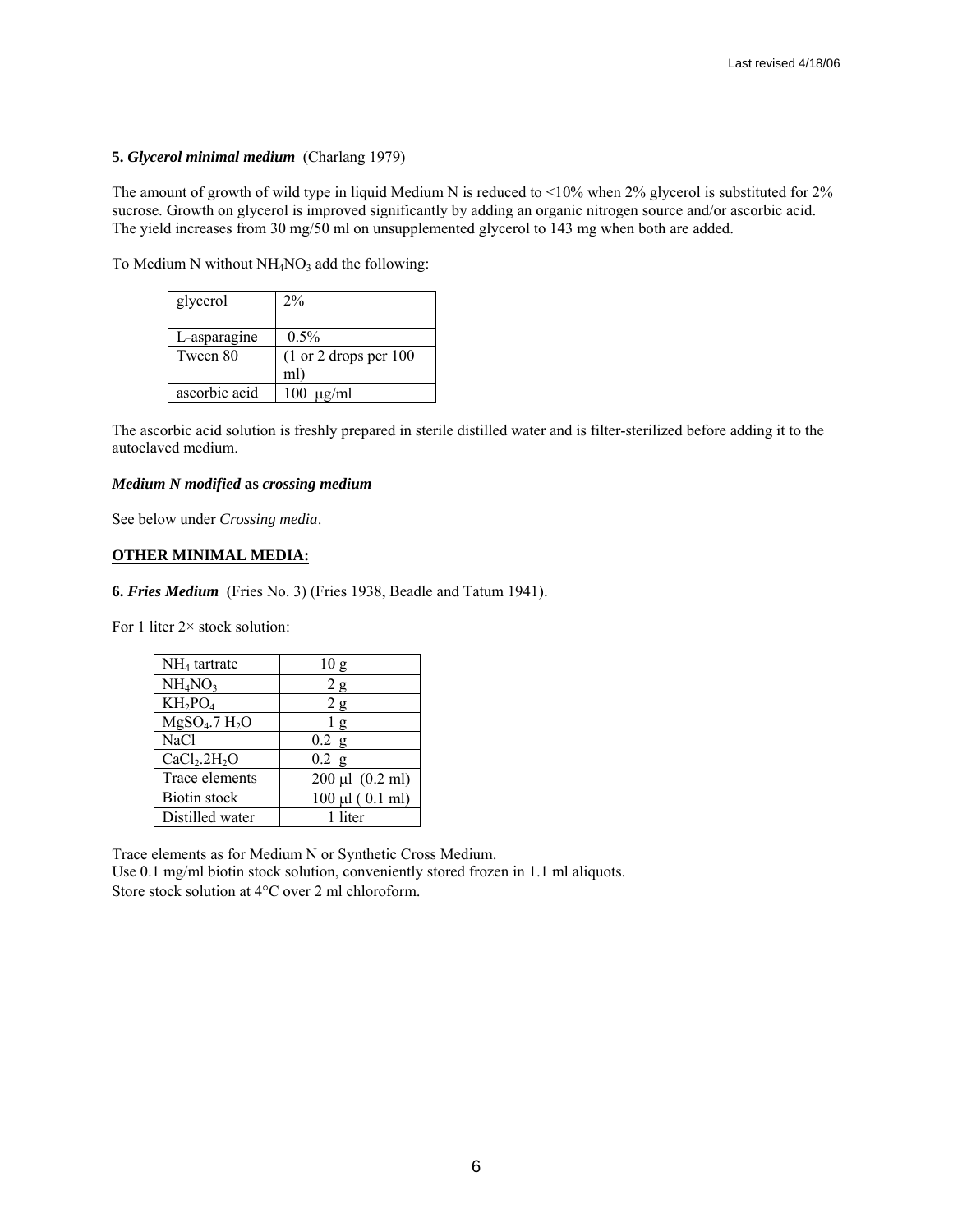# **COMPLEX GROWTH MEDIA**

### **7.** *Glycerol complete medium (GCP)*

Adapted from the formula devised by Tatum *et al.* (1950) (Medium 2) to satisfy a wide range of requirements while maintaining good conidiation.

For 500 ml:

| yeast extract                         | $1.25$ g         |
|---------------------------------------|------------------|
| casein hydrolysate (tryptic digest)   | 0.5 g            |
| agar                                  | 7.5 g            |
| Medium $N$ 50 $\times$ stock solution | 10 <sub>ml</sub> |
| glycerol                              | 4 ml             |
| vitamin stock solution                | $5 \text{ ml}$   |
| water                                 | 480 ml           |
| L-arginine (optional)                 | $3.8 \text{ mg}$ |

GCP inhibits histidine, homoserine, threonine, and some serine mutants. It is suboptimal for growth of some amino acid, purine, and pyrimidine mutants. This can be alleviated if desired, by adding supplement, as with arginine, which is shown in the formula above as an example.

For 100 ml vitamin stock solution:

| thiamin.HCl                 | 10 <sub>mg</sub> |
|-----------------------------|------------------|
| riboflavin                  | $5 \text{ mg}$   |
| pyridoxine.HCl              | 5 <sub>mg</sub>  |
| calcium pantothenate        | $50$ mg          |
| <i>p</i> -aminobenzoic acid | 5 <sub>mg</sub>  |
| nicotinamide                | $50$ mg          |
| choline.HCl                 | 100 mg           |
| folic acid                  | 1 mg             |
| inositol                    | $100$ mg         |

Make up in 50% ethanol. Store at 5°C in an amber bottle, to protect riboflavin from destruction by exposure to light.

### **8.** *Proteose-peptone complete medium (PPC)* (Perkins lab, unpublished)

Identical to GCP, but with 0.5 g Difco Proteose-Peptone substituted for casein hydrolysate. Provides better supplementation than NZ-Case (enzymatic digest of casein) for some amino acid requirements.

#### **9.** *Horowitz complete* (Horowitz 1947)

To 1 liter minimal medium, add:

| glycerol           | 16 ml |
|--------------------|-------|
| casein hydrolysate | 0.25  |
| yeast extract      |       |
| malt extract       |       |
| agar               | 15g   |

This is stated to give good conidiation. Added inositol (200 g/ml) is needed to support inositol mutants. The medium is suboptimal for some other auxotrophs.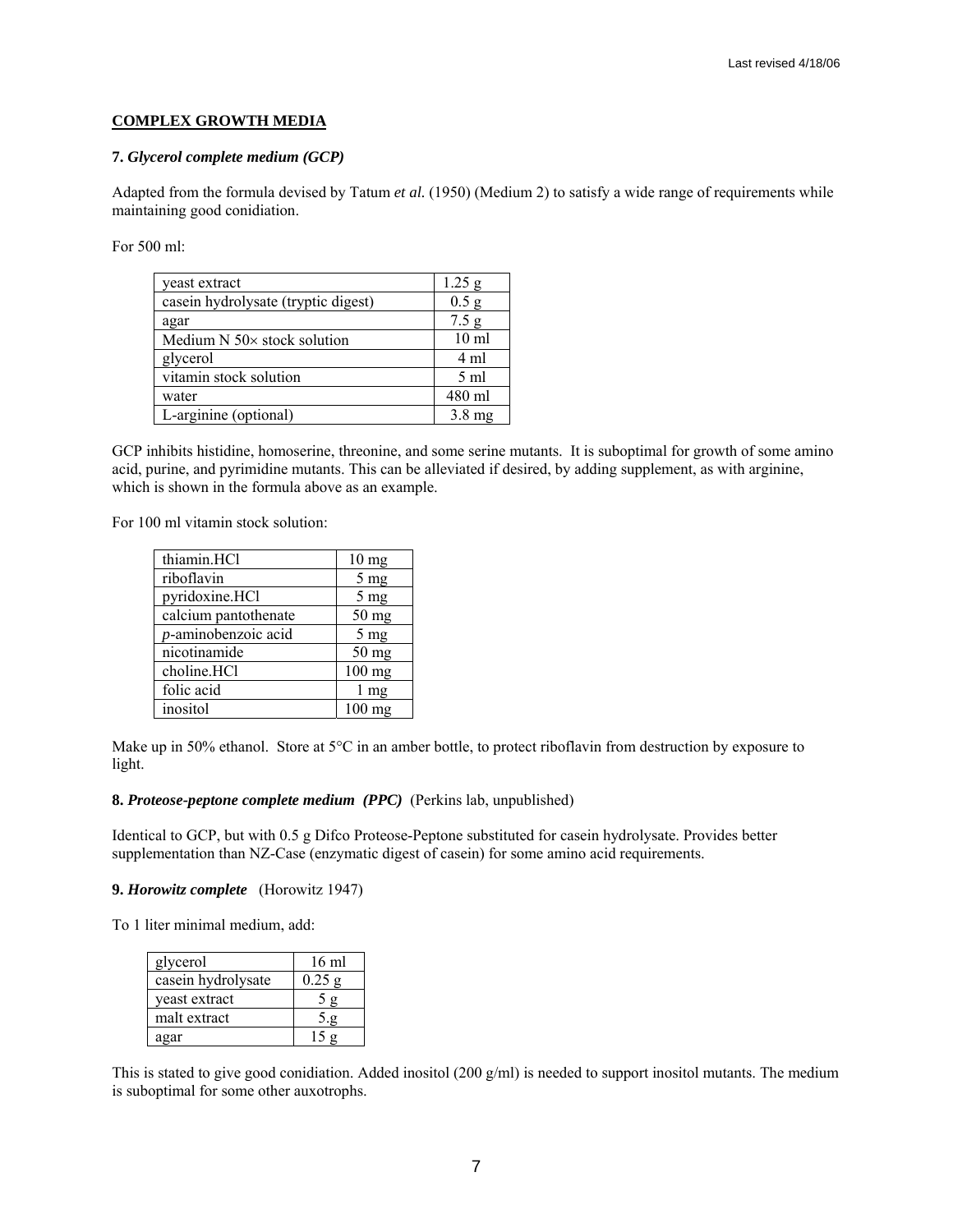### **10.** *"Neurospora culture agar"* (Difco)

Dissolve in 1 liter water:

| veast extract                  |  |
|--------------------------------|--|
| Proteose-Peptone No. 3 (Difco) |  |
| maltose                        |  |
| agar                           |  |

This medium supports growth of a wide range of auxotrophs (tyrosine excepted). Conidiation is generally poor.

# **CROSSING MEDIA**

### **11.** *Synthetic Cross medium (SC)* (Westergaard and Mitchell 1947)

For  $2\times$  stock, dissolve the following successively in 3 liters water:

| KNO <sub>3</sub>                                   | 6.0 <sub>g</sub> |
|----------------------------------------------------|------------------|
| $K2HPO4$ (anhydrous)                               | 4.2 g            |
| (or $K_2HPO_4.7 H_2O$ )                            | (5.49 g)         |
| $KH_2PO_4$ (anhydrous)                             | 3.0 <sub>g</sub> |
| $MgSO4$ .7 $H2O$                                   | 3.0 <sub>g</sub> |
| <b>NaCl</b>                                        | 0.6 <sub>g</sub> |
| $CaCl2$ .2 H <sub>2</sub> O (dissolved separately) | 0.6 <sub>g</sub> |
| biotin stock solution                              | $0.3$ ml         |
| trace element stock solution                       | $0.6$ ml         |

pH of the single-strength medium is about 6.5. No adjustment is needed. Add 2 ml chloroform as preservative and store at 5°C. Before sampling, swirl to resuspend the fine precipitate that forms in the 2× stock.

Different carbon sources were used in the original paper without any one of them being specified as a standard. 1% sucrose is commonly used, but some labs use 0.5% or 0.1% sucrose, or substitute filter paper for the sugar. See *How to make a cross*.

When supplementation is necessary to support growth of auxotrophs, the concentration of amino acids should be kept at a minimum because excess amino nitrogen inhibits crossing.. When one parent is an amino acid auxotroph, it is best used as fertilizing parent to avoid supplementing SC with the amino acid. Alternatively, a prototrophic heterokaryon can be made by combining the amino acid auxotroph with *helper-1* or another helper strain, and the heterokaryon can be used as protoperithecial parent on unsupplemented SC. Crosses homozygous for a nitrate mutant can be made by replacing KNO3 with 6.25 mM NH2NO3 (Catcheside 1981). See *How to make a cross*. See *How to use helper strains*.

SC can be used as a minimal medium for growth, and it has various other applications. For example, it is useful for scoring nitrate nonutilizing mutants.

### **12.** *Medium N modified* **for use as a** *crossing medium* (Russo *et al.* 1985)

Synthetic Cross Medium as formulated by Westergaard and Mitchell can be made up only at a concentration of 2×, compared with the 50× concentration that is possible for stocks of Vogel's medium N, where citrate acts as a chelator. Russo *et al.* (1985) found that by reducing NH<sub>4</sub>NO<sub>3</sub> tenfold in the Medium N formula (from 100 g to 10 g per liter) in the 50× stock, they could modify medium N so as to use it for crossing and mating-type testing.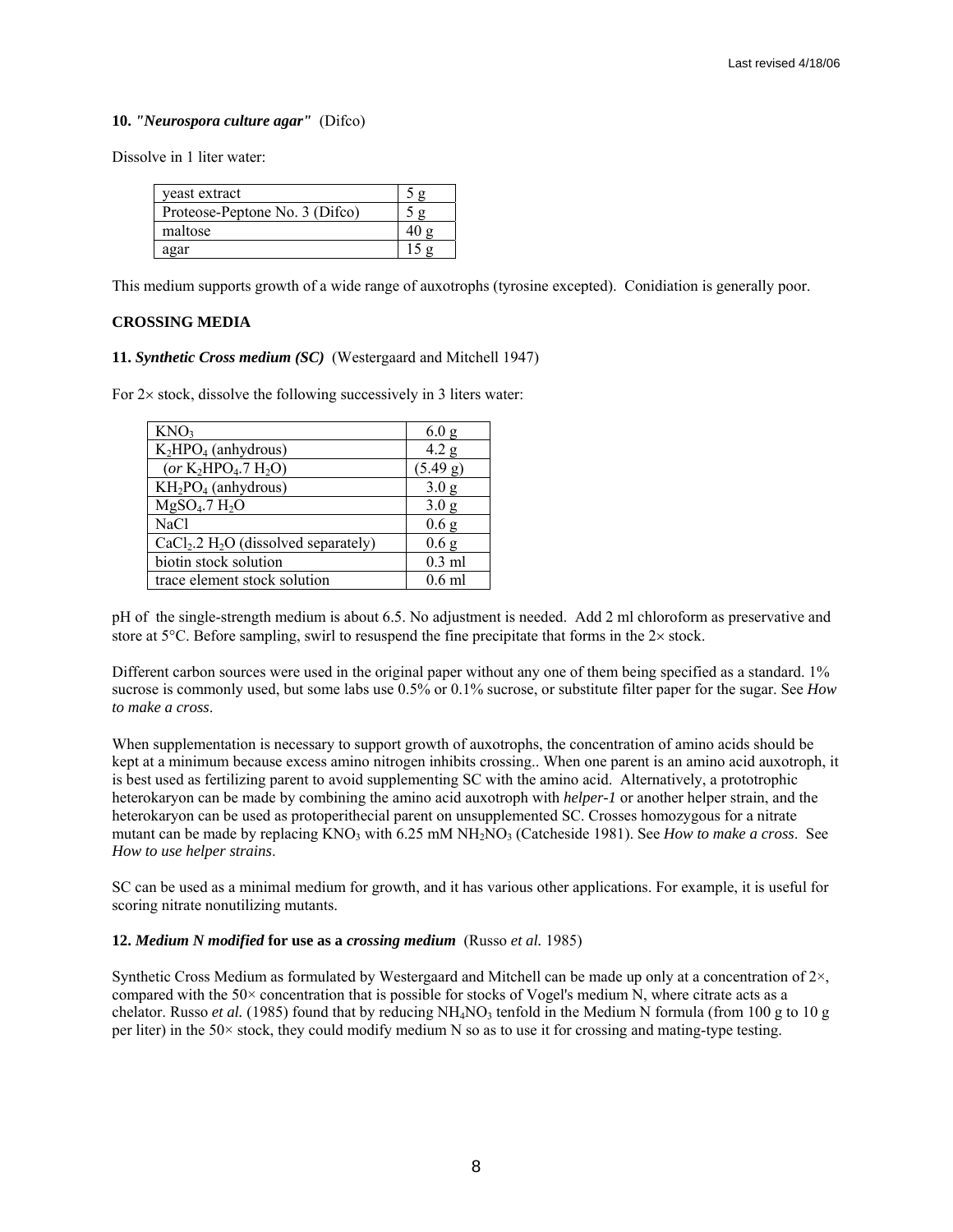# **13.** *Cornmeal agar*

- *ATCC formula*: "Add 50 g yellow cornmeal to 1 liter distilled water. Bring to a boil and simmer for 10 minutes. Filter through cheesecloth. Return volume to 1 liter." (Used at half strength for cornmeal agar.) (American Type Culture Collection. http://www.atcc.org/SearchCatalogs/MediaFormulations.cfm)
- *Howe corn infusion medium*: "Suspend 200 to 400 grams white corn meal, unenriched, in 1 liter water. Leach overnight at 5°C. Filter through cheesecloth, and restore to volume. Add agar, but no sugar. The white cornmeal agar medium minimizes conidiation when amounts up to 200 grams per liter are used. At 200 g/liter or above, as many conidia are produced as with Synthetic Cross Medium. The number of perithecia increases proportionately with concentration. On this basis, Difco Cornmeal Agar behaves as though Difco extracted 50g/liter." (Howe and Prakash 1969, H. B. Howe 1970 personal communication to D. D. Perkins.)
- *Difco*: Commercially available Difco dehydrated Corn Meal Agar medium (No. B386) is apparently based on infusion of 50 g of corn meal per liter.

# **MEDIA FOR SPECIAL PURPOSES**

**14.** *Banding media (for rhythm studies)* (Sargent and Kaltenborn 1972 [*bd*], Park and Lee 2004 [*bd*<sup>+</sup> ])

For 1 liter minimal medium:

|              | For <i>hd</i> strains  | For $bd^+$<br>strains<br>(Park and Lee) |
|--------------|------------------------|-----------------------------------------|
| glucose      | $3 g (0.3\%)$          | $(0.1\%)$<br>$\cdot$ g                  |
|              | 5 g $(0.5\%)$          | $1.7\,\mathrm{g}$ $(0.17\%)$            |
| arginine.HCl |                        |                                         |
| agar         | 15 or 20 g $(1.5\%$ or | 15 g $(1.5\%)$                          |
|              | 2%                     |                                         |

Maltose (0.5%) has been substituted for glucose (e.g., Lakin-Thomas and Brody 1985). Glucose is omitted by Dragovic *et al.* 2002. Early race-tube experiments obtained clear banding on Medium N salts + 1.2% sodium acetate and 0.5% Difco Casamino Acids (Feldman and Hoyle 1973).

For rhythmic RNA analysis using mycelial mats of *bd* strains grown in liquid culture, concentrations may be reduced tenfold to 0.03% glucose and 0.05% arginine (e.g., Correa *et al.* 2003), or glucose may be increased to 2% (Dragovic *et al.* 2002).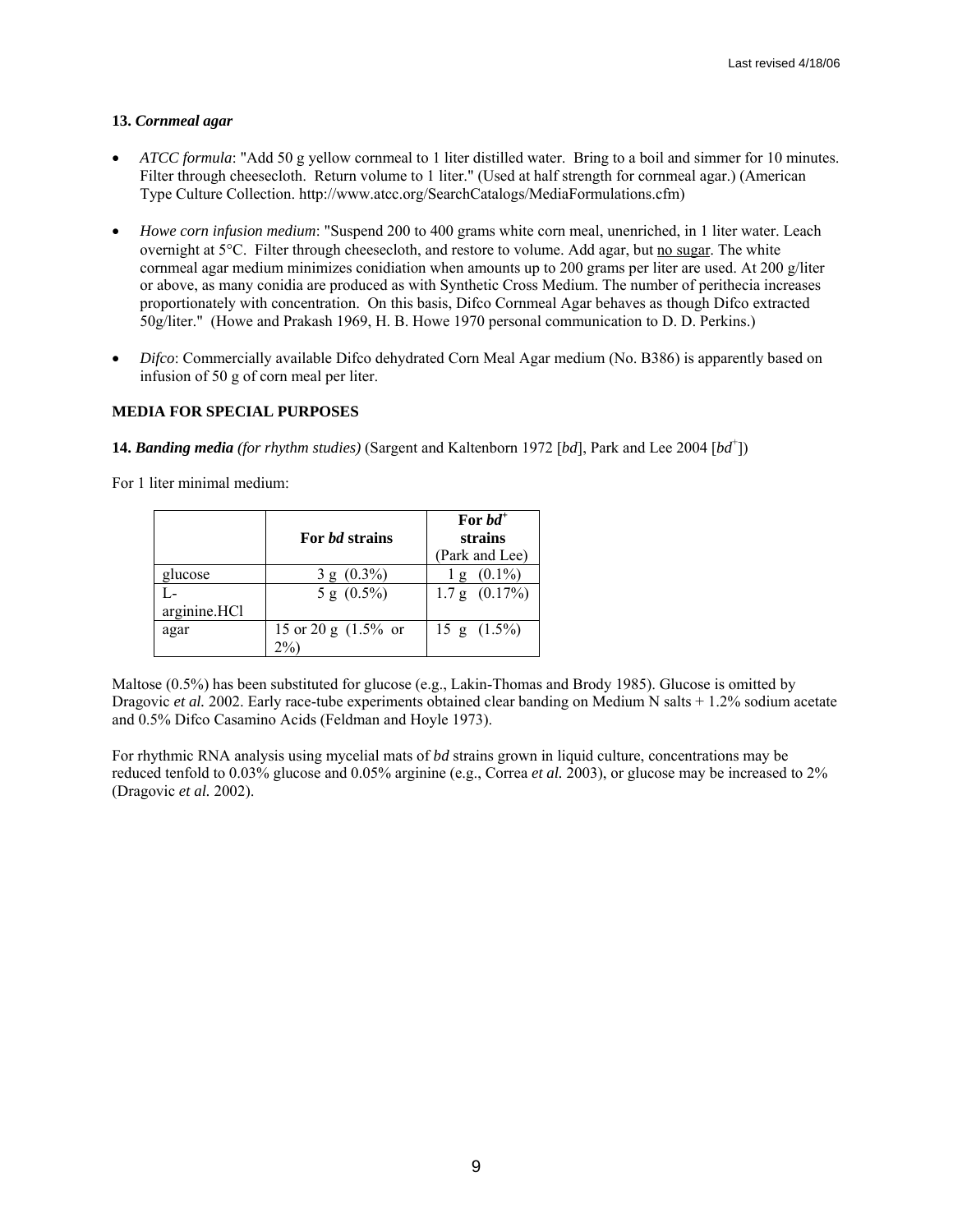# **15.** *Storage media for ripening ascospores* (Metzenberg 1988).

Germination of freshly shot ascospores is initially low but it increases rapidly as they age and ripen. This can be accomplished by storing ascospores on water agar. However, unsupplemented agar is able to support scanty growth and the agar surface may then be overgrown with hyphae from a spontaneously germinated ascospore or from a casual contaminant. The EDTA storage medium does not support growth. The following description is based on Metzenberg 1988:

Shot octads (or ordered asci) are collected onto the storage medium. The EDTA at pH ~8.0 completely prevents growth of spontaneous germinants, Neurospora vegetative cells, or casual contaminants. The collection plate or slab is placed in a plastic box (or wrapped) to prevent drying and stored at room temperature for at least a week, or better, for several weeks. Ascospores remain viable for at least several months on these plates.

| <b>Stock</b> | Final<br><b>Concentration</b> | <b>For 100 ml</b> | For 250 ml       | For 500 ml      |
|--------------|-------------------------------|-------------------|------------------|-----------------|
| 1 M Tris-HCl | 0.1 <sub>M</sub>              | 10 <sub>ml</sub>  | $25 \text{ ml}$  | 50 ml           |
| 50 mM EDTA   | $2 \text{ mM}$                | 4 ml              | 10 <sub>ml</sub> | $20 \text{ ml}$ |
| water        |                               | 86 ml             | $215$ ml         | 430 ml          |
| agar         | 3%                            | g                 | 7.5 g            |                 |

For 500 ml, it is convenient to use two 500 ml flasks. Weigh 7.5 g agar into each. Measure the Tris and EDTA solutions into graduated cylinders and add distilled water to 500 ml. Cover with parafilm and invert several times to mix. Pour 250 ml into each flask. After autoclaving, dispense into plates or store at 5°C until needed. Pour plates to generous depth. Wrapping in Saran Wrap keeps the agar from drying and makes isolating ascospores on the plate much easier. After ageing, isolated ascospores are transferred to growth medium before heat shock. A small fragment of storage medium carried over with the isolated ascospore does not impair germination or inhibit growth.

# **16.** *Media for recovering Neurospora from soil samples* (R. L. Metzenberg in Glass *et al.* 1990)

For 1 liter of medium, autoclave:

| D-xylose                             | 10g                        |
|--------------------------------------|----------------------------|
| agar                                 | 10g                        |
| KNO <sub>3</sub>                     | l g                        |
| $KH_2PO_4$                           | 875 mg                     |
| $K_2HPO_4$                           | 160 mg                     |
| MgSO <sub>4</sub> .7H <sub>2</sub> O | 500 mg                     |
| NaCl                                 | 100 mg                     |
| CaCl <sub>2</sub>                    | $100$ mg                   |
| biotin                               | 5 µg (as for Medium N)     |
| trace elements                       | $0.1$ ml (as for Medium N) |

When cooled to 60°C, add:

| chloramphenicol | $300 \text{ mg}$       |
|-----------------|------------------------|
| 2-furyl alcohol | 1 ml of $10\%$ aqueous |
|                 | solution               |

Soil samples ( $\sim$ 2 g) in 50 ml screwcap tubes are charged with 25 ml of the above medium at 60 $\degree$ C. The tubes are shaken vigorously a few times and then held at 60°C for 20 min. After shaking again to resuspend the soil, the contents are poured into petri dishes. See *How to sample natural populations*.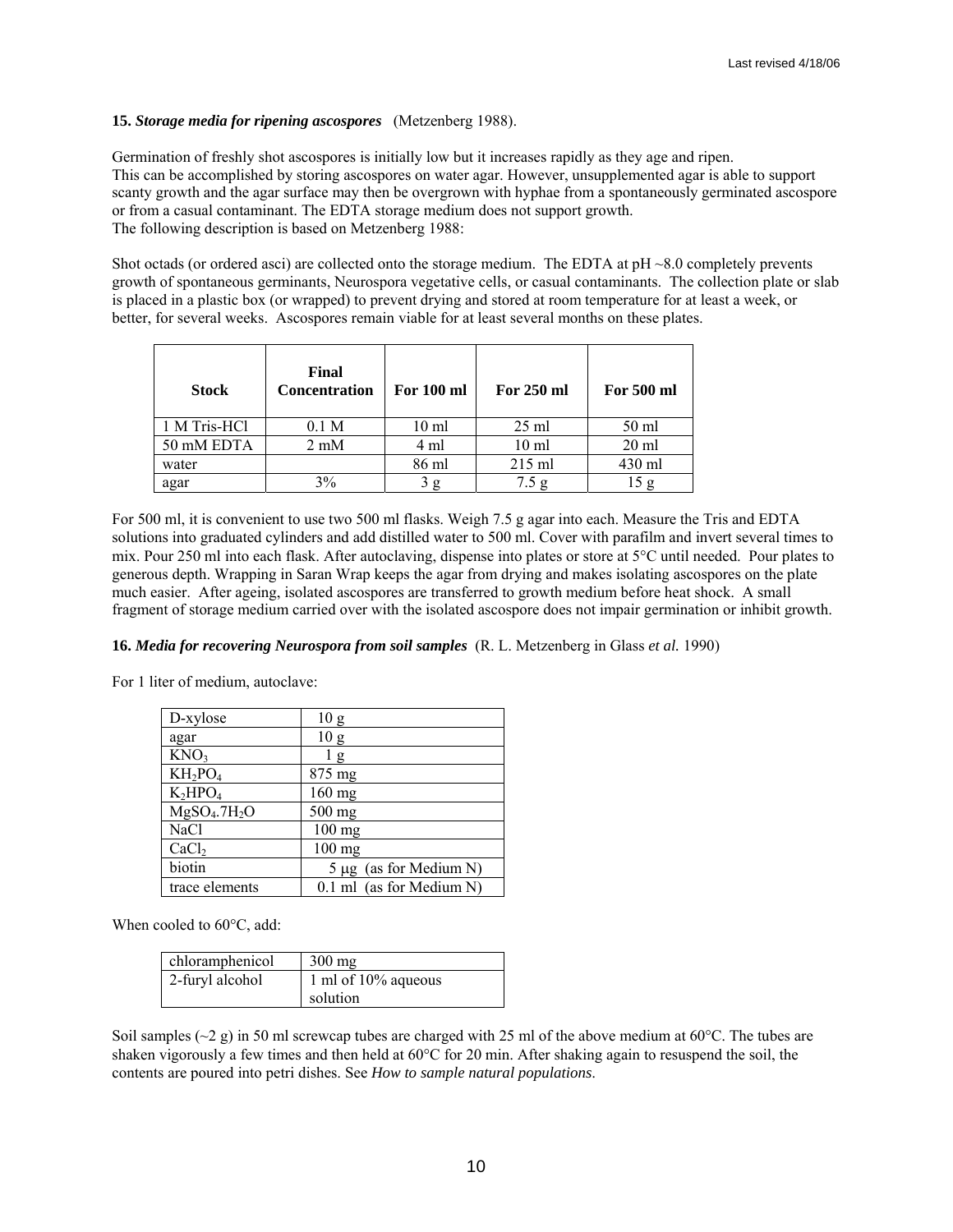### **17. Iodoacetate SC for stimulating microconidiation** (Ebbole and Sachs 1990)

| Synthetic Cross Medium | $0.1\times$      |
|------------------------|------------------|
| sucrose                | $0.5\%$          |
| agar                   | 2%               |
| sodium iodoacetate     | $1.0 \text{ mM}$ |

Dispense and sterilize agar medium to  $16 \times 150$  mm tubes. To each tube of molten agar add 60 µl of 0,1M filtersterilized solution of sodium iodoacetate in water. Mix and slant.

Microconidia from macroconidiating strains grown on this medium are obtained by filtering suspensions through Millipore Durapore Millex 5 µm filters to remove macroconidia and mycelial fragments. Used by Ebbole and Sachs 1990) to purify heterokaryotic transformants. See *How to obtain microconidia*.

### **18. Chloramphenicol medium to rid strains of bacterial contaminants** (Perkins *et al.* 1976)

Prepare chloramphenicol stock solution, 5 mg/ml in 95% ethanol. Use 4 ml/100 ml minimal medium. (Final concentration 20 mg/100 ml.). Autoclavable. Used routinely for newly acquired strains from nature. See *How to sample natural populations***.**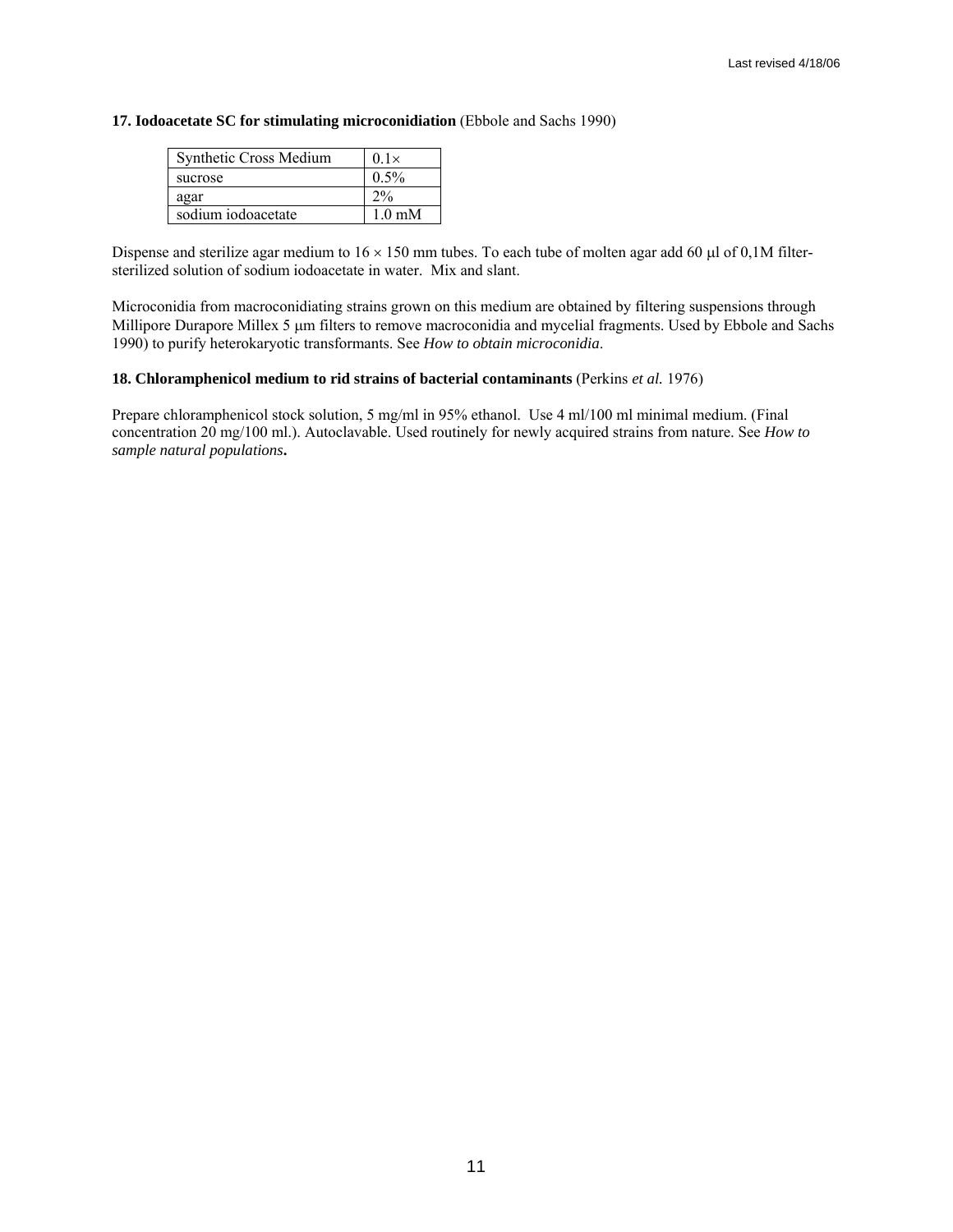# **SUPPLEMENTATION OF SYNTHETIC MEDIA**

The following are approximations of the growth-factor concentrations required for optimal germination and growth. All values are for supplements added to synthetic medium before autoclaving. The following notes are from the Perkins lab.

### *Rule of thumb concentrations*:

- *Vitamins*: 10 µg per ml except inositol, 200 µg. Riboflavin is destroyed when exposed to light.
- *Amino acids*: 0.2−0.5 mg per ml. Cross-inhibitions are common (e.g., arginine and lysine). See Perkins *et al*. (2000).
- *Purines and pyrimidines*: 0.2−0.5 mg per ml. Guanine mutants are inhibited by adenine.

### *Stock solutions*:

Solutions are made up in water and kept in screw-cap bottles at 5°C, with a few drops of chloroform added to inhibit growth of microbial contaminants. Solubilities permit the concentrations shown below. Numbers in parentheses following each substance.indicate the amount (milliliters) of stock solution to be added (before autoclaving) for 100 ml of final medium.

| <b>Concentration</b><br><b>Stock Solution</b><br>(mg/ml) | <b>Nutrient</b> (ml stock/100ml working medium)                                        |
|----------------------------------------------------------|----------------------------------------------------------------------------------------|
|                                                          |                                                                                        |
| 0.4                                                      | $p$ -aminobenzoic acid $(1.0)$                                                         |
|                                                          | indole $(1.0)$ , D-pantothenate $(1.0)$ , pyridoxine.HCl, $(1.0)$ riboflavin $(5.0)$ , |
|                                                          | thiamine $(1.0)$ .                                                                     |
| $\overline{2}$                                           | choline chloride $(1.5)$ .                                                             |
| 3                                                        | DL-isoleucine $(3.0)$                                                                  |
| 4                                                        | L-leucine $(4.0)$ , nicotinamide $(0.2)$ , L-threonine $(2.0)$ .                       |
| 7                                                        | L-valine $(3.0)$ .                                                                     |
| 8                                                        | L-tryptophan $(2.5)$                                                                   |
| 10                                                       | DL-homoserine (2.0), L-methionine (5.0), L-phenylalanine (2.0), L-proline (5.0)        |
| 20                                                       | L-asparagine $(2.0)$ , L-glutamine $(2.0)$ , L-lysine $(2.5)$ .                        |
| 25                                                       | L-histidine. $HC1(2.0)$                                                                |
| 40                                                       | L-arginine $(1.25)$ .                                                                  |
| 50                                                       | aspartic acid $(1.0)$ , serine $(1.0)$ , sodium succinate $(1.0)$ .                    |

### *Single growth factor stock solutions*:

*Multiple combinations*:

- Stock to support growth of *ilv* mutants: 3.0 mg DL-isoleucine + 7.0 mg L-valine (3.0).
- Stock for use when *arg* and *lys* mutants are both present: 20.0 mg/ml L-arginine + 40.0 mg/ml L-lysine (2.5).
- Stock to support growth of *aro* mutants: 4 mg/ml L-phenylalanine, 4 mg/ml L-tryptophan, 25 µg/ml PABA (1.0). Then add 0.04 mg/ml tyrosine to the  $1 \times$  medium.

### *Stock solutions impractical*:

- L-cysteine.HCl oxidizes readily to cysteine in neutral or slightly alkaline solutions.
- Solubility of adenine sulfate, adenosine, tyrosine, uracil, and uridine is too low to make refrigerated stock solutions practical.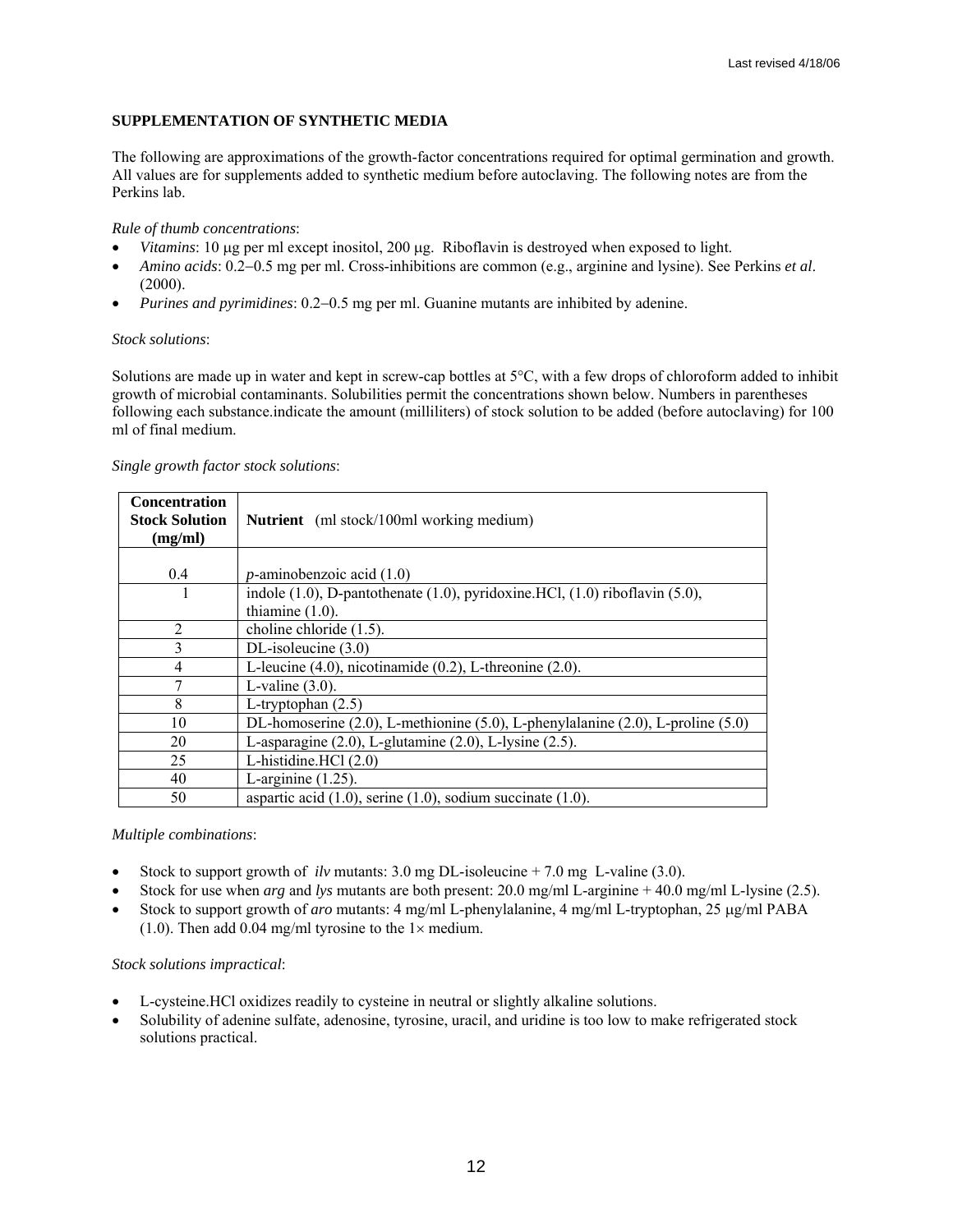### AUXOTROPHS SUBJECT TO INHIBITION

In designing media and supplementation, it is important to consider possible inhibitions. For example, if ascospores that require histidine, homoserine, or guanine are germinated on organic complete medium, growth may not go beyond the germination tube. The cross inhibitions are largely due to competition for transport. For amino acid transport systems, see Figure 47 in Perkins *et al.* 2001). Many of the inhibitions are noted by Perkins *et al.* (2001). For example, see entries for *arg*, *gua*, *his*, *hom*, *leu*, *lys*, *phe-1*, *ser-3*, and *thr-2*.

### **References**

Beadle, G. W., and E. L. Tatum. 1941. Genetic control of biochemical reactions in Neurospora. Proc. Nat. Acad. Sci. USA 27: 499-506.

Bennett, J. W., and L. L. Lasure. 1991. *More Gene Manipulations in Fungi*. Academic Press. (Appendix B, VI)

Bennett, S. N., and H. B. Howe. 1980. Quantitative study of protoperithecial and perithecial development in *Neurospora tetrasperma*. Trans. Brit. Mycol. Soc. 74: 51- 59.

Brockman, H. E., and F. J. de Serres. 1963. "Sorbose toxicity" in Neurospora. Am. J. Bot. 50: 709-714.

Catcheside, D. E. A. 1981. Genes in Neurospora that suppress recombination when they are heterozygous. Genetics 98: 55- 76.

Catcheside, D. G. 1966. A second gene controlling allelic recombination in *Neurospora crassa*. Austr. J. Biol. Sci. 19: 1039-1046.

Charlang, G. W. 1979. An improved glycerol minimal medium. Neurospora Newslett. 26: 20-21.

Correa, A., Z. A. Lewis, A. V. Greene, I. J. March, R. H. Gomer, and D. Bell-Pedersen. 2003. Multiple oscillators regulate circadian gene expression in Neurospoora. Proc. Nat. Acad. Sci. USA 100: 13597-13602.

Davis, R. H. 2000. *Neurospora: Contributions of a Model Organism.* Oxford University Press.

Davis, R. H., and F. J. de Serres 1970. Genetic and microbiological research techniques for *Neurospora crassa*. Meth. Enzymol. 17A: 79-143.

Dragovic, Z., Y. Tan, M. Görl, T. Roenneberg, and M. Merrow. 2002. Light reception and circadian behavior in 'blind' and 'clock-less' mutants of *Neurospora crassa*. EMBO J. 21: 3643-3651.

Ebbole, D., and M. S. Sachs. 1990. A rapid and simple method of isolation of *Neurospora crassa* homokaryons using microconidia. Fungal Genet. Newslett. 37: 17-18.

Fairfield, A., and B. C. Turner 1993. Substitution of paper for sucrose can reverse apparent male sterility in Neurospora. Fungal Genet. Newslett. 40: 30-31.

Feldman, J. F., and M. N. Hoyle. 1973. Isolation of circadian clock mutants of *Neurospora crassa*. Genetics 75: 605-613.

Fries, N. 1938. Über die Bedeutung von Wuchstoffen für das Wachstum verschiedener Pilze. Symbolae Botan. Upsalienses 3 (Art. 2), 188 pp.

Glass, N. L., R. L. Metzenberg, and N. B. Raju. 1990. Homothallic Sordariaceae from nature: The absence of strains containing only the *a* mating type sequence. Exp. Mycol. 14: 274-289.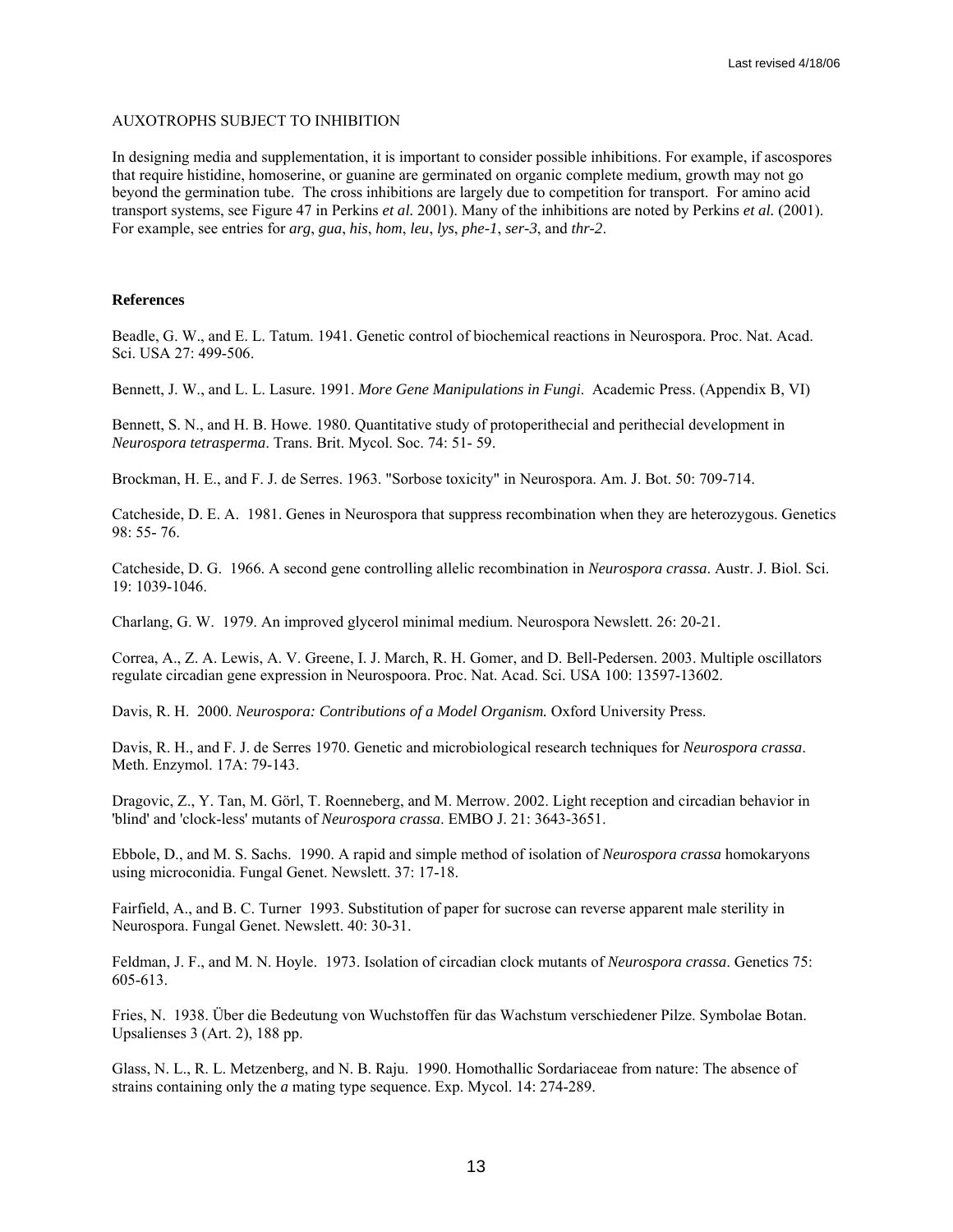Horowitz, N. H. 1947. Methionine synthesis in Neurospora. The isolation of cystathionine. J. Biol. Chem. 171: 255- 264.

Howe, H. B., Jr., and V. Prakash. 1969. A regulatory system controlling inhibition in the sexual cycle of Neurospora. Can. J. Genet. Cytol. 11: 689-705.

Lakin-Thomas, P. L., and S. Brody. 1984. Circadian rhythms in *Neurospora crassa*: Interactions between clock mutations. Genetics 109: 49-66.

Metzenberg, R. L. 1988. An alternate way of collecting, storing and dissecting Neurospora asci. Fungal Genet. Newslett. 35: 28.

Metzenberg, R. L. 2003. Vogel's Medium N salts: Avoiding the need for ammonium nitrate: Fungal Genet. Newslett. 50: 14.

Metzenberg, R. L. 2004. Bird Medium: An alternative to Vogel Medium. Fungal Genet. Newslett. 51: 19-20.

Park, S., and K. Lee. 2004. Inverted race tube assay for circadian clock studies of the Neurospora accessions. Fungal Genet. Newslett. 51: 12-14.

Perkins, D. D., B. C. Turner, and E. G. Barry. 1976. Strains of Neurospora collected from nature. Evolution 30: 281-313.

Perkins, D. D., A. Radford, and M. S. Sachs. 2001. *The Neurospora Compendium: Chromosomal Loci*. Academic Press.

Russo, V. E. A., T. Sommer, and J. A. A. Chambers. 1985. A modified Vogel's medium for crossings, mating-type tests and the isolation of female-sterile mutants of *Neurospora crassa*. Neurospora Newslett. 32: 10-11.

Sargent, M. L., and S. H. Kaltenborn. 1972. Effects of medium composition and carbon dioxide on circadian conidiation in Neurospora. Plant Physiol. 50: 171-175.

Shear, C. L., and B. O. Dodge. 1927. Life histories and heterothallism of the red bread-mold fungi of the *Monilia sitophila* group. J. Agr. Res. 34: 1019-1042.

Singleton, J. R. 1954. The use of paper toweling to enhance perithecial production in *Neurospora crassa*. Microbial Genet. Bull. 11: 33.

Springer, M. L. 1991. Tergitol-induced colonial growth without inhibition of conidiation. Fungal Genet. Newslett. 38: 92.

Stevens, R. B. (ed.) 1974. *Mycology Guidebook*. 703 pp. University of Washington Press, Seattle.

Tatum, E. L., R. W. Barratt, and V. M. Cutter, Jr. 1949. Chemical induction of colonial paramorphs in Neurospora and Syncephalastrum. Science 109: 509-511.

Tatum, E. L., R. W. Barratt, N. Fries, and D. Bonner. 1950. Biochemical mutant strains of Neurospora produced by physical and chemical treatment. Am. J. Bot. 37: 38-46.

Viswanath-Reddy, M., and G. Turian. 1975. Physiological changes during protoperithecial differentiation in *Neurospora tetrasperma.* Physiologia Plantarum 35: 166-174.

Vogel, H. J. 1956. A convenient growth medium for Neurospora (Medium N). Microbial Genet. Bull. 13: 42-43.

Vogel, H. J. 1964. Distribution of lysine pathways among fungi: Evolutionary implications. Am. Nat. 98: 435-446.